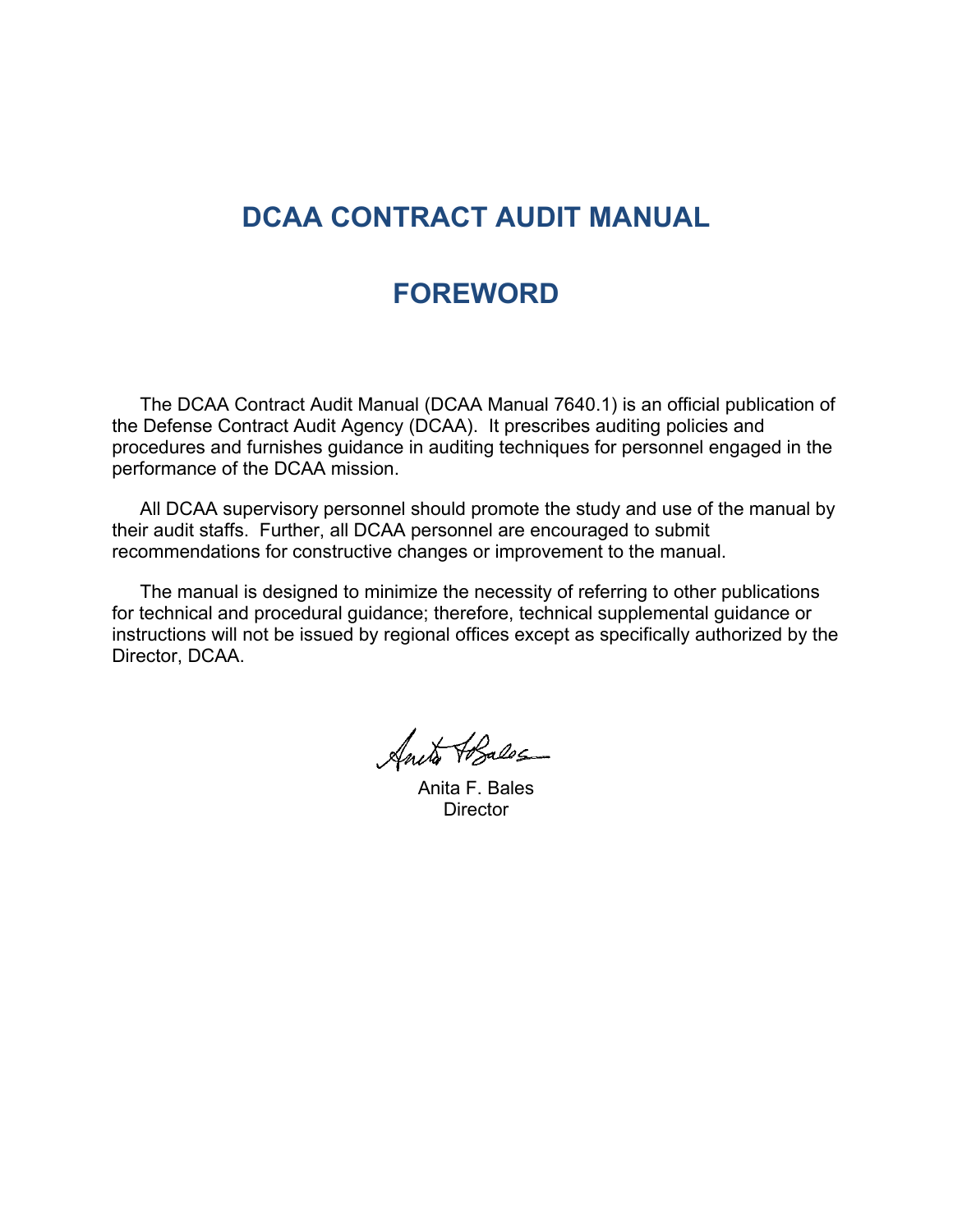# **Chapter 00**

# **Introduction to the Contract Audit Manual**

# <span id="page-1-10"></span><span id="page-1-9"></span><span id="page-1-8"></span><span id="page-1-4"></span><span id="page-1-3"></span>**Table of Contents**

**[0-001](#page-1-0)** Introduction

**[0-002](#page-1-1)** Purpose and Applicability of the Manual

<span id="page-1-5"></span>**[0-003](#page-1-2)** Citation

<span id="page-1-6"></span>**[0-004](#page-2-0)** Numbering

<span id="page-1-7"></span>**[0-005](#page-2-1)** Revisions

**[0-006](#page-2-2)** Other DCAA Audit Guidance

**[0-007](#page-2-3)** User Comments / Suggestions

**[0-008](#page-3-0)** Explanations of Terms and Abbreviations

### <span id="page-1-0"></span>**0-001 Introduction [\\*\\*](#page-1-3)**

Introductory material is presented in this section, along with an explanation of certain terms and abbreviations used frequently in this manual.

# <span id="page-1-1"></span>**0-002 Purpose and Applicability of the Manual [\\*\\*](#page-1-4)**

a. This manual is issued to provide technical audit guidance, audit techniques, audit standards, and technical policies and procedures to be followed by DCAA personnel in the execution of the contract audit mission (see also 0-006). The material in this manual is instructive. Reference to this manual should not be made in audit reports or correspondence addressed to offices other than those of DCAA.

b. The procedural and audit guidance in the manual is applicable to the audit of all types of contracts. The auditor, however, must use professional judgment in (1) selecting the procedures and techniques best suited to the audit objectives, and (2) determining the scope of the audit in each instance.

### <span id="page-1-2"></span>**0-003 Citation [\\*\\*](#page-1-5)**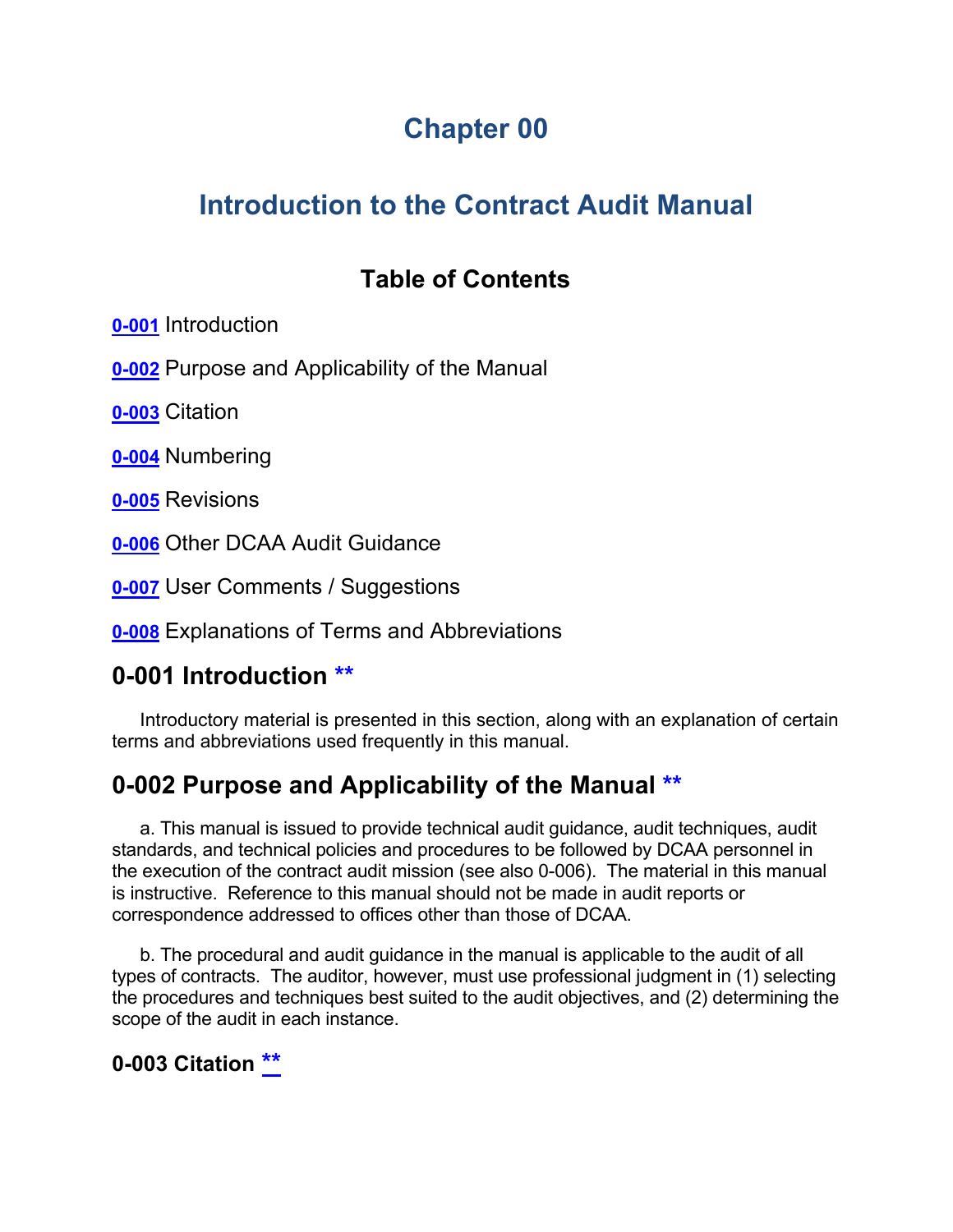The manual bears the title "DCAA Contract Audit Manual". It may be referred to as "CAM'' and individual paragraphs may be cited as "CAM'' followed by the paragraph number; for example, "CAM 1-103.". Within the manual this citation is "1-103.".

#### <span id="page-2-0"></span>**0-004 Numbering [\\*\\*](#page-1-6)**

Paragraphs are numbered as follows:

| Chapter Number (Or Appendix Letter) | 4-104 |
|-------------------------------------|-------|
| Section / Paragraph                 | 4-104 |

Generally, paragraphs whose numbers include a decimal (as 1-203.1 through 1- 203.3) are major, first-level subdivisions of the basic paragraph subject (as 1-203).

#### <span id="page-2-1"></span>**0-005 Revisions [\\*\\*](#page-1-7)**

The process to update the CAM is continuous. The electronic version of the CAM is the most current and is available on-line in DCAA's Virtual Information Publication Enterprise Resource (VIPER). The electronic version of the CAM is also available to the public at dcaa.mil.

#### <span id="page-2-2"></span>**0-006 Other DCAA Audit Guidance [\\*\\*](#page-1-8)**

Memorandums for Regional Directors (MRDs) provide a mechanism for disseminating audit guidance which supplements or revises audit guidance. Audit guidance in open MRDs is available in VIPER under MRDs. Changes in audit guidance issued in an MRD are generally incorporated in CAM simultaneously, but in some instances may be incorporated in CAM at a later date. If the latter, audit guidance in an open MRD supersedes the guidance reflected in CAM.

When an auditor starts a new assignment, open MRDs must be reviewed for any guidance that may apply to that assignment. Open MRDs can be identified using the link provided on the DCAA Intranet home page for "MRDs, AGMs, & AMGMs" and the date range function.

The on-line CAM, available within VIPER and the [public web site,](http://www.dcaa.mil/) is the most current version of the audit manual and should be used, considering any open MRDs, over other CAM versions to the extent possible.

#### <span id="page-2-3"></span>**0-007 User Comments/Suggestions [\\*\\*](#page-1-9)**

User comments/suggestions are welcome. DCAA employees are encouraged to report any errors noted in the manual using the DCAA Single-Source Suggestion Forum available from the intranet home page.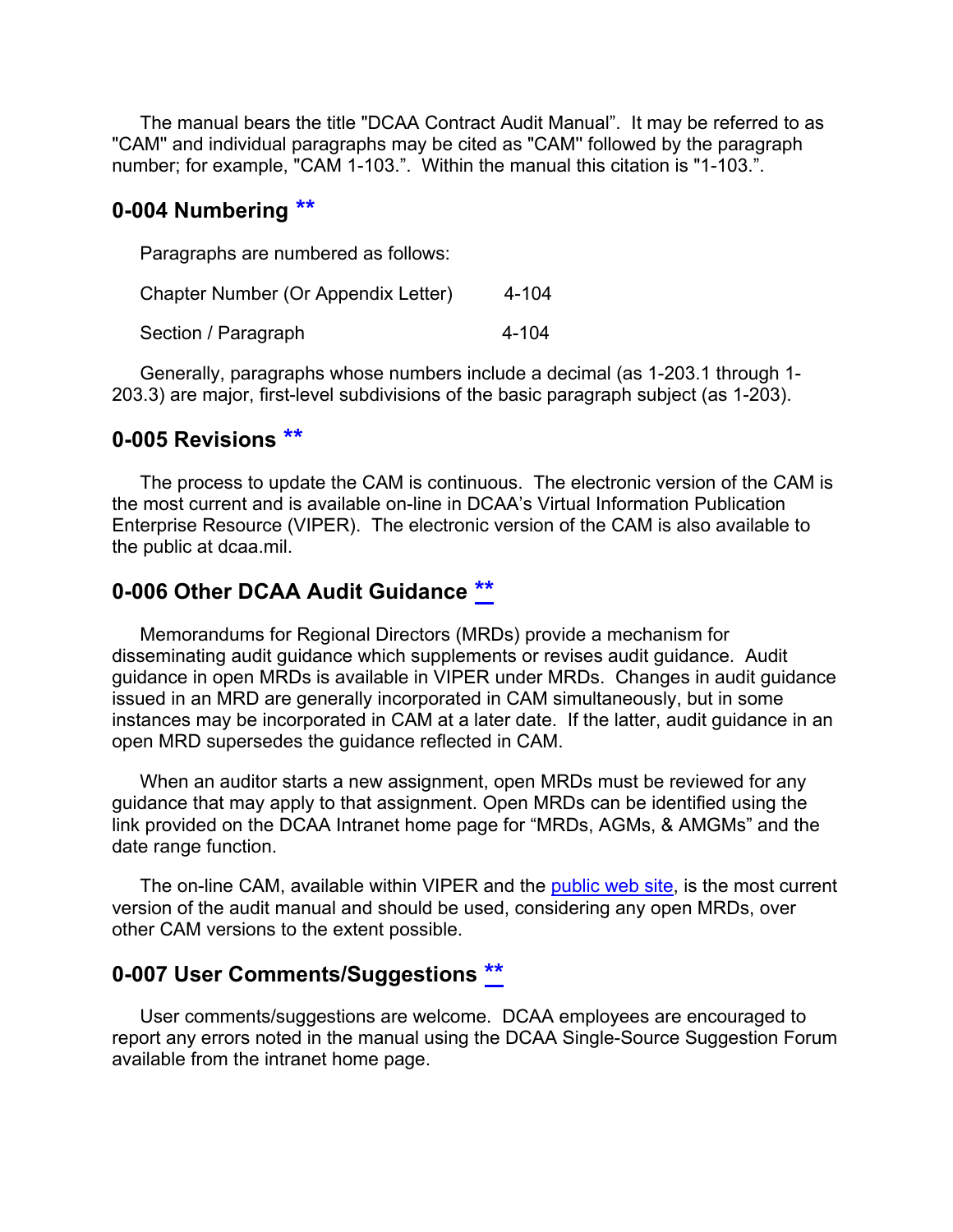Non-DCAA users can send comments/suggestions by fax to (703) 767-3234, by email to DCAA-PPS@dcaa.mil, or mail to:

Headquarters, DCAA

Attention: Publications and Systems Division (PPS)

8725 John J. Kingman Rd., Suite 2135

Fort Belvoir, VA 22060-6219

### <span id="page-3-0"></span>**0-008 Explanation of Terms and Abbreviation[s\\*\\*](#page-1-10)**

DCAA --- The Defense Contract Audit Agency

Director - Director, DCAA

Headquarters - Headquarters, DCAA

DoD - The Department of Defense

**Regional office** - The DCAA office having responsibility for all DCAA audit offices and auditors within a specified geographical area. Each is headed by a regional director and is the only organizational echelon between Headquarters and the field audit offices. Within each regional office, a particular regional audit manager exercises line authority over designated field audit offices.

**Field audit office (FAO)** - A DCAA term which encompasses both branch offices and resident offices. It does not include regional offices.

**Resident office** - The field audit office having responsibility for the DCAA mission, generally at one contractor location, and physically located at the contractor's plant.

**Branch office** - The field audit office having responsibility for the DCAA mission for all contractor locations in a designated area except those assigned to a resident office.

**Auditor** - An auditor performing the contract audit function of DCAA.

**Financial liaison advisor (FLA)** - A DCAA auditor assigned responsibility for coordinating contract audit matters with a procurement or contract administration office.

**Assignment Code** - The smallest scope of audit review which may be separately programmed, including a five-digit identifier, a title and a scope statement or the fivedigit number recognized by the DCAA DMIS as specifying a discrete audit scope.

**Audit Area** - A set of interrelated internal controls or elements of risk within one of the four major functional groupings.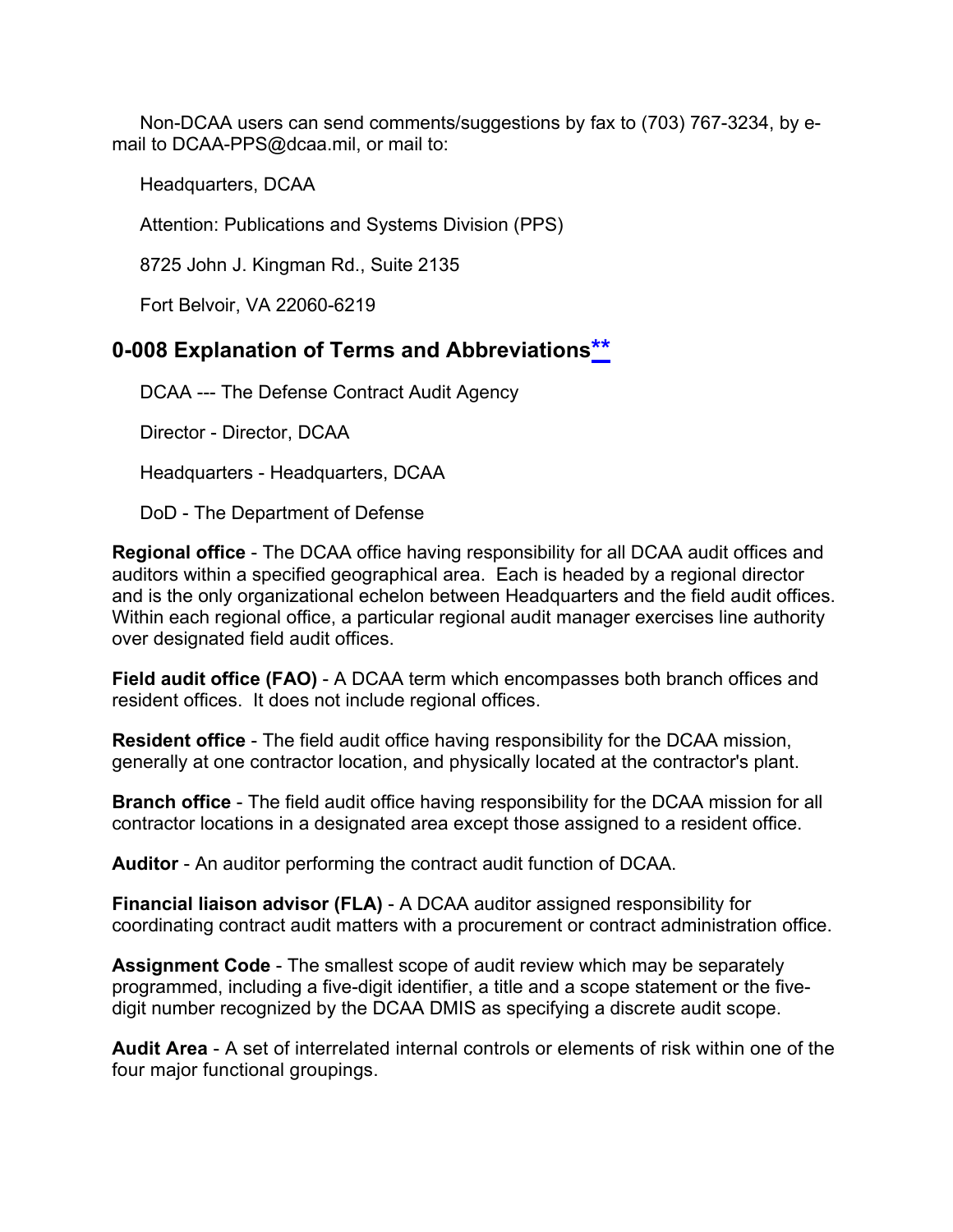**Major Functional Grouping** - An element of the contractor's cost accounting system. The four major groupings presently in use are: General Controls (accounting and estimating systems, balance sheet, and income accounts); Direct Labor; Direct Material; and Indirect Expense.

**Subarea** - An element of internal control or risk within an audit area. For example, the audit area E.1, Special Purpose Reviews within the major functional grouping Indirect Expense is further analyzed through the subareas Insurance, Pensions, Cost Allocation Bases, IR&D/B&P, and Other Audits.

**Workpackage** - Any combination of predefined scopes of work programmed separately on the DMIS. It can include:

- \* A single assignment code
- \* Two or more assignment codes
- \* An audit area or subarea (some subareas contain only a single assignment code)
- \* A major functional grouping
- \* All direct costs or all indirect costs
- \* All costs included in the submission

This manual also uses definitions stated in Federal Acquisition Regulation (FAR) and Defense FAR Supplement (DFARS).

| <b>Acronym/Abbreviation</b> | <b>Description</b>                      |
|-----------------------------|-----------------------------------------|
| $A-E$                       | Architect-Engineer                      |
| <b>ABC</b>                  | <b>Activity Based Costing</b>           |
| <b>ACMS</b>                 | <b>Advanced Cost Management Systems</b> |
| <b>ACO</b>                  | Administrative Contracting Officer      |
| <b>ACRS</b>                 | <b>Accelerated Cost Recovery System</b> |
| ADR                         | <b>Alternative Dispute Resolution</b>   |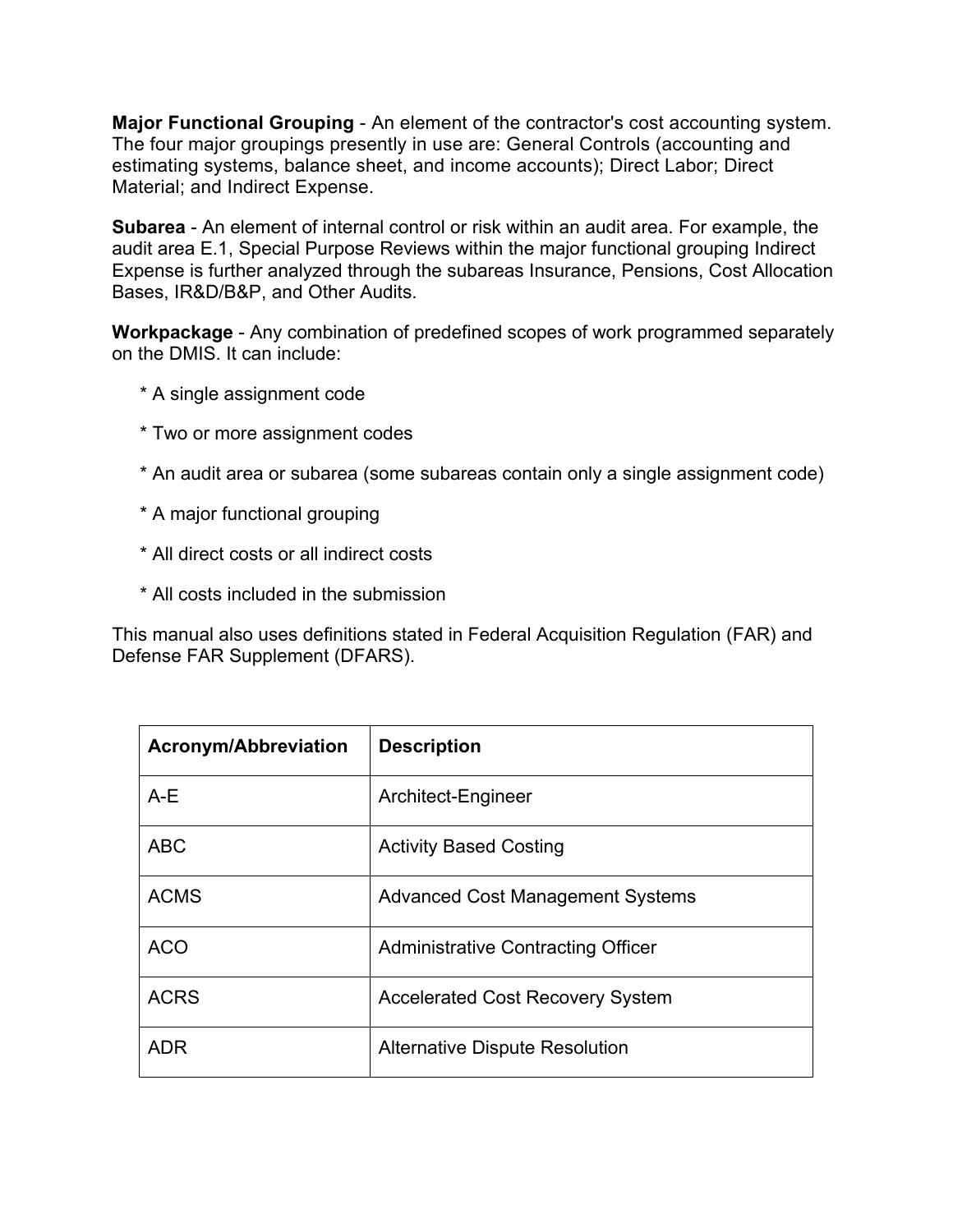| <b>Acronym/Abbreviation</b> | <b>Description</b>                         |
|-----------------------------|--------------------------------------------|
| <b>ADR</b>                  | <b>Asset Depreciation Range</b>            |
| <b>ADV</b>                  | <b>Auditable Dollar Volume</b>             |
| <b>AFAA</b>                 | Air Force Audit Agency                     |
| <b>AID</b>                  | Agency for International Development       |
| <b>AICPA</b>                | <b>American Institute of CPAs</b>          |
| <b>ASBCA</b>                | Armed Services Board of Contract Appeals   |
| AT                          | <b>Attestation Standards</b>               |
| B&P                         | <b>Bid &amp; Proposal</b>                  |
| <b>BCA</b>                  | Board(s) of Contract Appeals               |
| <b>BOA</b>                  | Basic Ordering Agreement(s)                |
| <b>BOE</b>                  | <b>Basis of Estimate</b>                   |
| <b>BOM</b>                  | <b>Bill of Material</b>                    |
| CAC                         | <b>Contract Audit Coordinator (DCAA)</b>   |
| <b>CACO</b>                 | Corporate/Home Office ACO                  |
| <b>CACS</b>                 | Contract Audit Closing Statement(s) (DCAA) |
| <b>CACWS</b>                | <b>Cumulative Allowable Cost Worksheet</b> |
| CAD/CAM                     | Computer-Aided Design & Manufacturing      |
| <b>CAIG</b>                 | Cost Analysis Improvement Group (DoD)      |
| <b>CAM</b>                  | Contract Audit Manual (DCAA)               |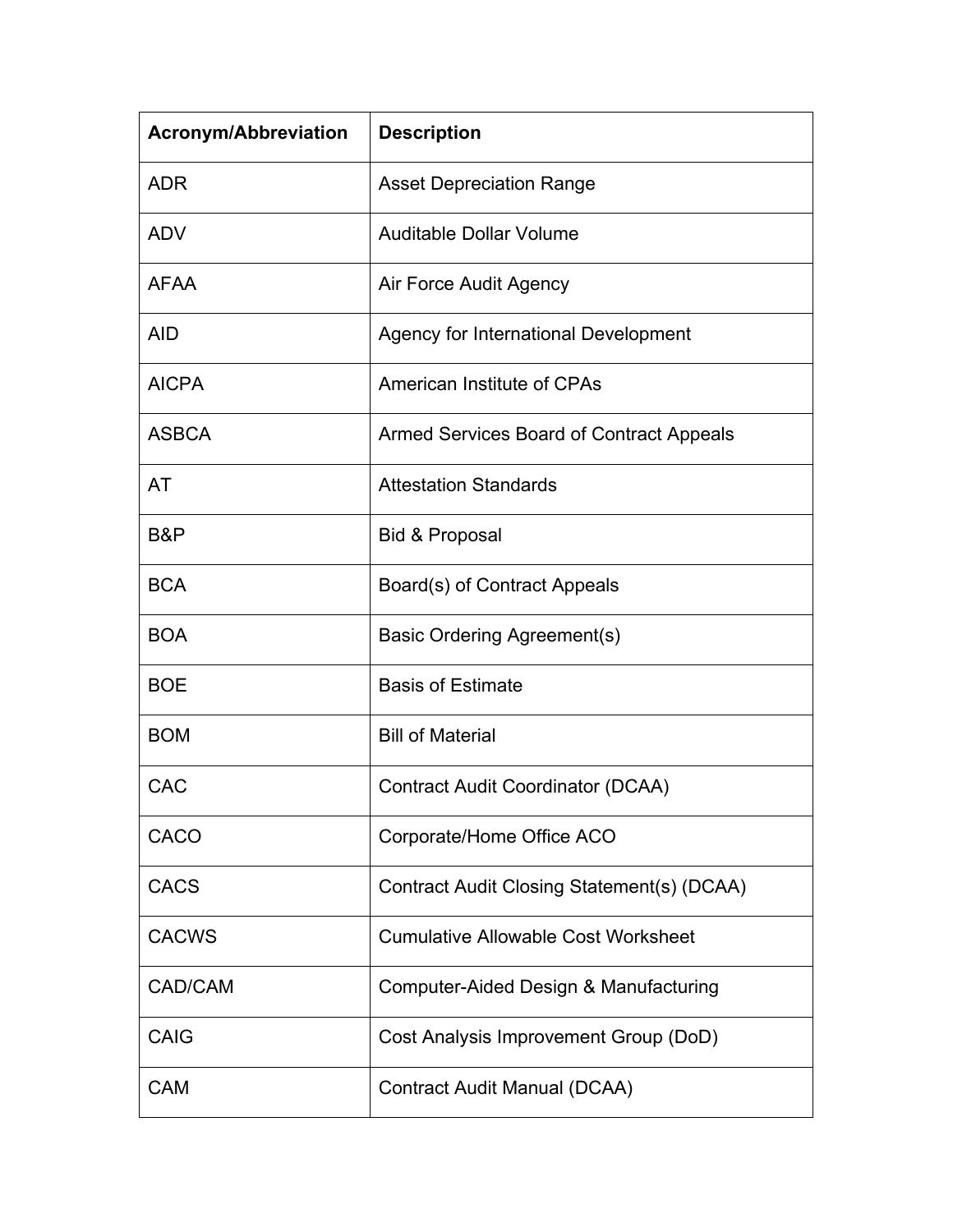| <b>Acronym/Abbreviation</b> | <b>Description</b>                                              |
|-----------------------------|-----------------------------------------------------------------|
| CAOs                        | <b>Contract Administration Offices</b>                          |
| <b>CAS</b>                  | Cost Accounting Standard(s)                                     |
| <b>CCDR</b>                 | Contractor Cost Data Report(s)/ing                              |
| <b>CDA</b>                  | <b>Contract Disputes Act</b>                                    |
| <b>CDPMO</b>                | Contractor Disclosure Program Management Office                 |
| <b>CECSR</b>                | <b>Contractor Employee Compensation System</b><br><b>Review</b> |
| <b>CFAO</b>                 | Cognizant Federal agency official                               |
| <b>CFR</b>                  | <b>Code of Federal Regulations</b>                              |
| <b>CFSR</b>                 | Contract Funds Status Report(s)/ing                             |
| <b>CFY</b>                  | <b>Contractor Fiscal Year</b>                                   |
| <b>CHOA</b>                 | Corporate Home Office Auditor (DCAA)                            |
| <b>CIPR</b>                 | <b>Contractor Insurance/Pension Review</b>                      |
| <b>CLIN</b>                 | <b>Contract Line Item Number</b>                                |
| <b>CMTL</b>                 | <b>Computer Managed Training Library</b>                        |
| CO                          | <b>Contracting Officer</b>                                      |
| <b>COBOL</b>                | Common Business-Oriented Language (IT)                          |
| <b>COE</b>                  | Corps of Engineers (Army)                                       |
| <b>COR</b>                  | <b>Contracting Officer's Representative</b>                     |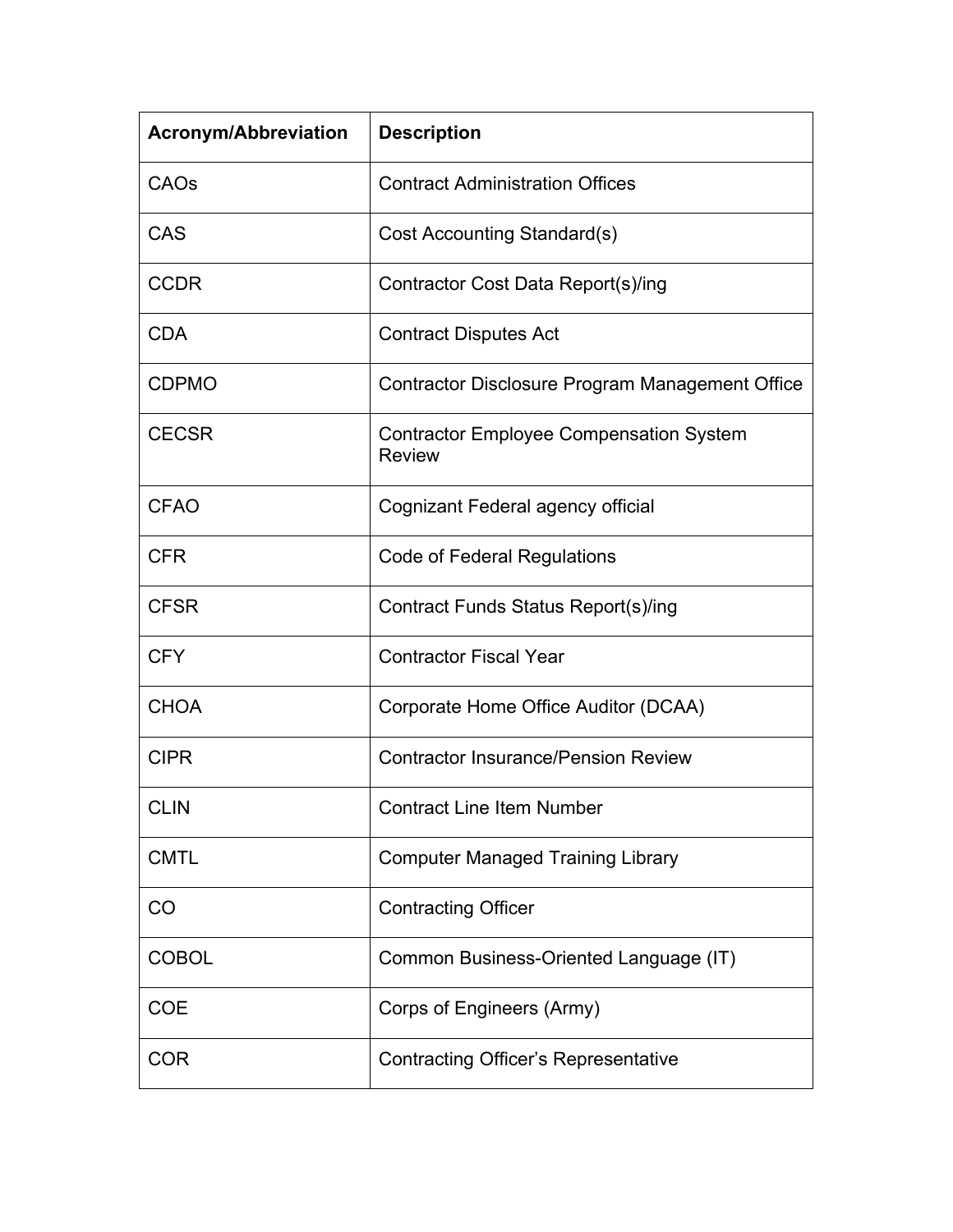| <b>Acronym/Abbreviation</b> | <b>Description</b>                                                         |
|-----------------------------|----------------------------------------------------------------------------|
| <b>CPA</b>                  | Certified Public Accountant(s)                                             |
| <b>CPAF</b>                 | Cost-Plus-Award-Fee (Contract)                                             |
| <b>CPFF</b>                 | Cost-Plus-Fixed-Fee (Contract)                                             |
| <b>CPIF</b>                 | Cost-Plus-Incentive-Fee (Contract)                                         |
| <b>CPR</b>                  | <b>Contract Performance Report (previously Cost</b><br>Performance Report) |
| <b>CPSR</b>                 | <b>Contractor Purchasing System Review</b>                                 |
| <b>CPU</b>                  | Central Processing Unit (IT)                                               |
| C/SCSC                      | Cost/Schedule Control System Criteria                                      |
| <b>CSRA</b>                 | <b>Civil Service Reform Act</b>                                            |
| <b>CSSR</b>                 | Cost/Schedule Status Report(s)/ing                                         |
| <b>CUI</b>                  | <b>Controlled Unclassified Information</b>                                 |
| СY                          | <b>Calendar Year</b>                                                       |
| <b>DAC</b>                  | <b>Defense Acquisition Circular</b>                                        |
| <b>DAR</b>                  | <b>Defense Acquisition Regulation</b>                                      |
| <b>DCAAI</b>                | Defense Contract Audit Agency Instruction                                  |
| <b>DCAAM</b>                | Defense Contract Audit Agency Manual                                       |
| <b>DCAAP</b>                | Defense Contract Audit Agency Pamphlet                                     |
| <b>DCAAR</b>                | Defense Contract Audit Agency Regulation                                   |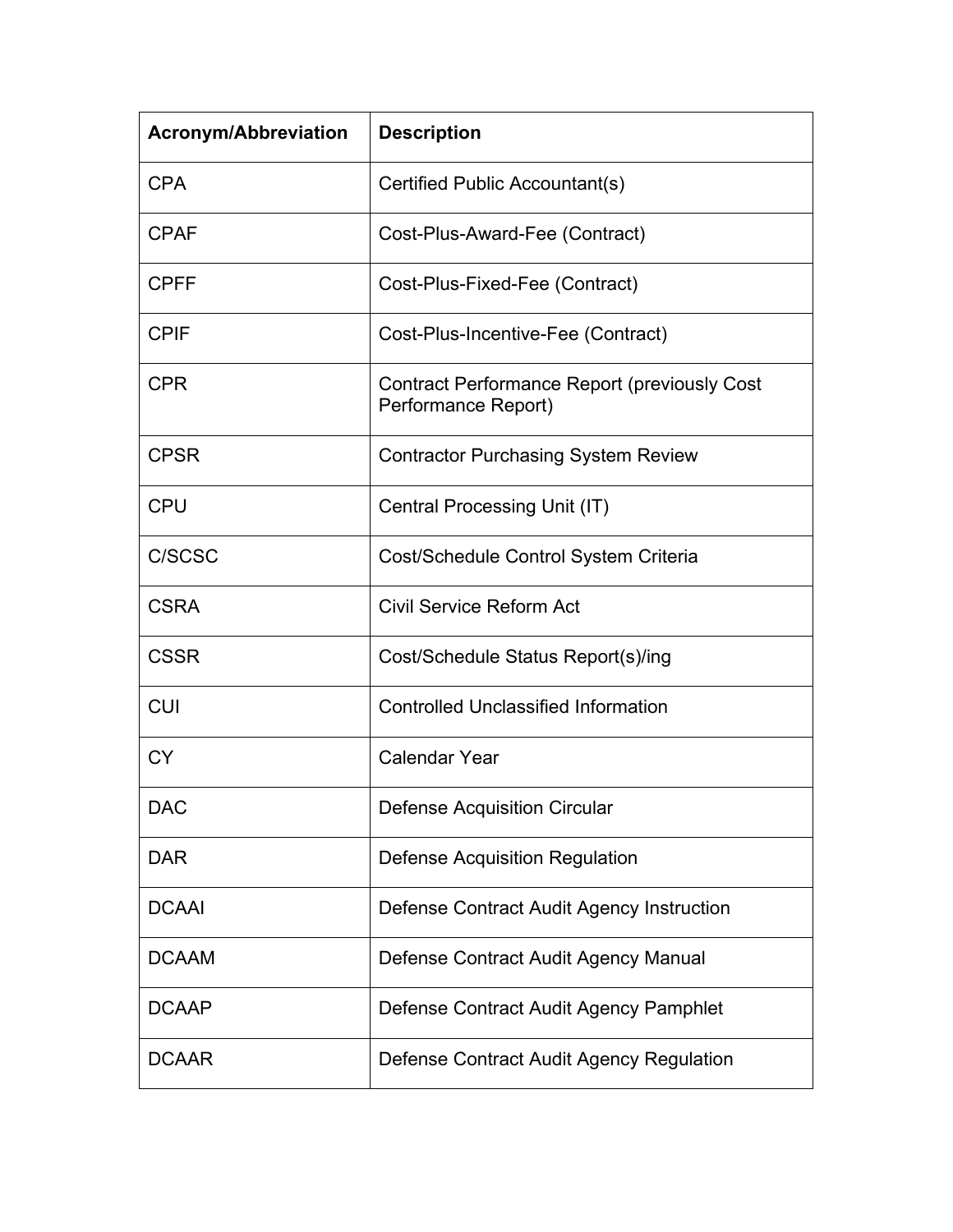| <b>Acronym/Abbreviation</b> | <b>Description</b>                                                    |
|-----------------------------|-----------------------------------------------------------------------|
| <b>DCAI</b>                 | Defense Contract Audit Institute                                      |
| <b>DCMA</b>                 | Defense Contract Management Agency                                    |
| <b>DCMD</b>                 | Defense Contract Management District                                  |
| <b>DFARS</b>                | Defense Federal Acquisition Regulation<br>Supplement                  |
| <b>DFAS</b>                 | Defense Finance & Accounting Service                                  |
| <b>DHHS</b>                 | Department of Health & Human Services                                 |
| <b>DIIS</b>                 | <b>DCAA Integrated Information System</b>                             |
| DL                          | General Counsel (DCAA Hqs)                                            |
| <b>DLA</b>                  | <b>Defense Logistics Agency</b>                                       |
| <b>DLAD</b>                 | Defense Logistics Agency Directive                                    |
| <b>DLAM</b>                 | Defense Logistics Agency Manual                                       |
| <b>DMIS</b>                 | Defense Contract Audit Agency Management<br><b>Information System</b> |
| <b>DoDAAC</b>               | Department of Defense Address Activity Code                           |
| <b>DoDD</b>                 | <b>Department of Defense Directive</b>                                |
| <b>DoDI</b>                 | Department of Defense Instruction                                     |
| <b>DoDIG</b>                | Department of Defense Inspector General                               |
| <b>DOE</b>                  | Department of Energy                                                  |
| <b>DOJ</b>                  | Department of Justice                                                 |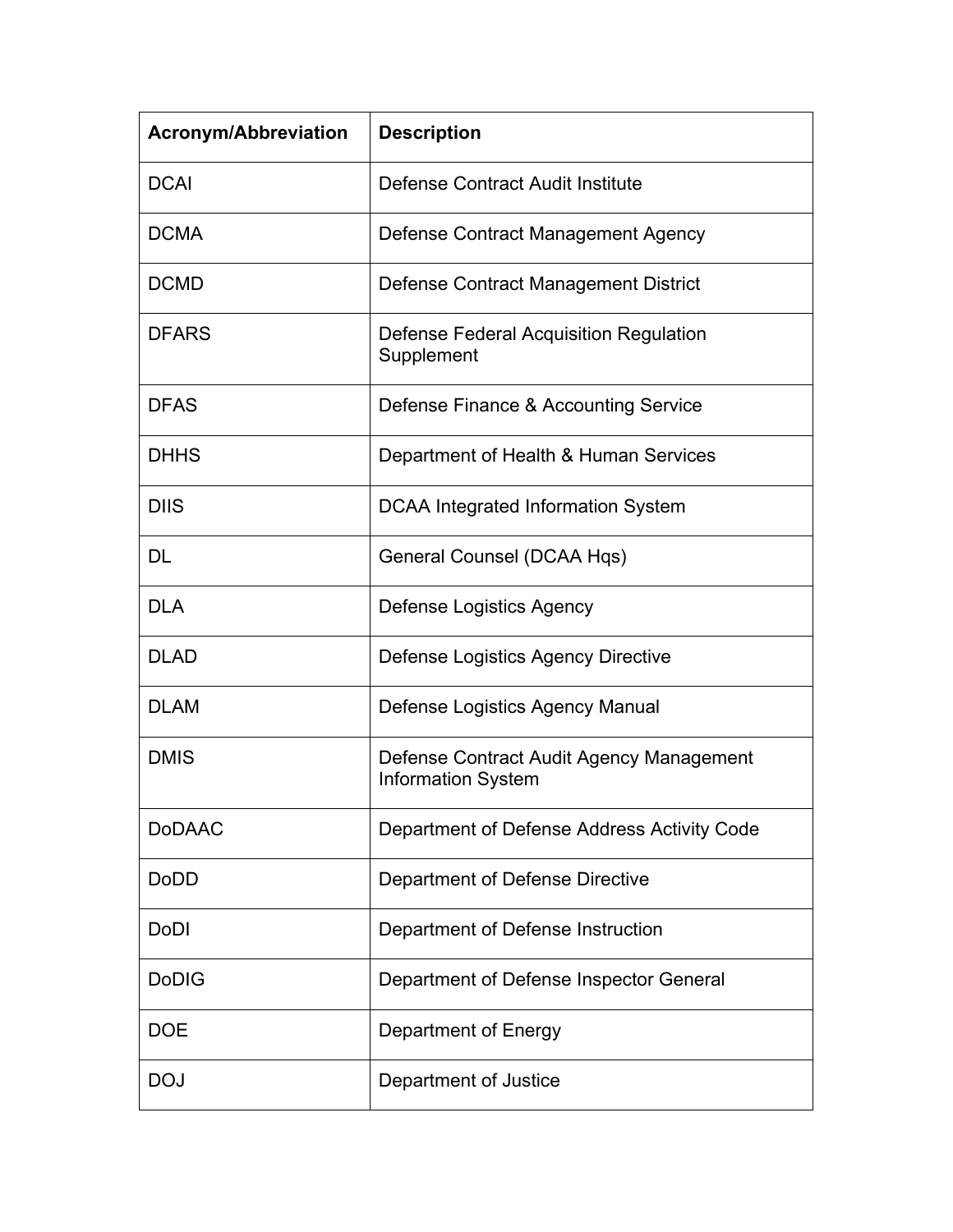| <b>Acronym/Abbreviation</b> | <b>Description</b>                                                        |
|-----------------------------|---------------------------------------------------------------------------|
| <b>DOL</b>                  | Department of Labor                                                       |
| <b>DOT</b>                  | Department of Transportation                                              |
| <b>DPAPSS</b>               | Defense Procurement, Acquisition Policy, and<br><b>Strategic Sourcing</b> |
| <b>DPRO</b>                 | Defense Plant Representative Offices                                      |
| <b>DSCA</b>                 | <b>Defense Security Cooperation Agency</b>                                |
| <b>EAC</b>                  | <b>Estimate At Completion (Cost)</b>                                      |
| <b>ECPF</b>                 | <b>Electronic Contractor Permanent File</b>                               |
| <b>EDP</b>                  | Electronic Data Processing (Computer(s))                                  |
| EEO                         | <b>Equal Employment Opportunity</b>                                       |
| <b>EEOC</b>                 | <b>Equal Employment Opportunity Commission</b>                            |
| <b>EPA</b>                  | <b>Economic Price Adjustment</b>                                          |
| <b>EPA</b>                  | <b>Environmental Protection Agency</b>                                    |
| <b>ERISA</b>                | Employee Retirement Income Security Act (1974)                            |
| <b>ERP</b>                  | <b>Enterprise Resource Planning</b>                                       |
| <b>ESOP</b>                 | <b>Employee Stock Option Plan</b>                                         |
| <b>ESS</b>                  | <b>Estimating System Survey</b>                                           |
| <b>ETC</b>                  | Estimate to Complete (Cost)                                               |
| <b>EVMS</b>                 | <b>Earned Value Management System</b>                                     |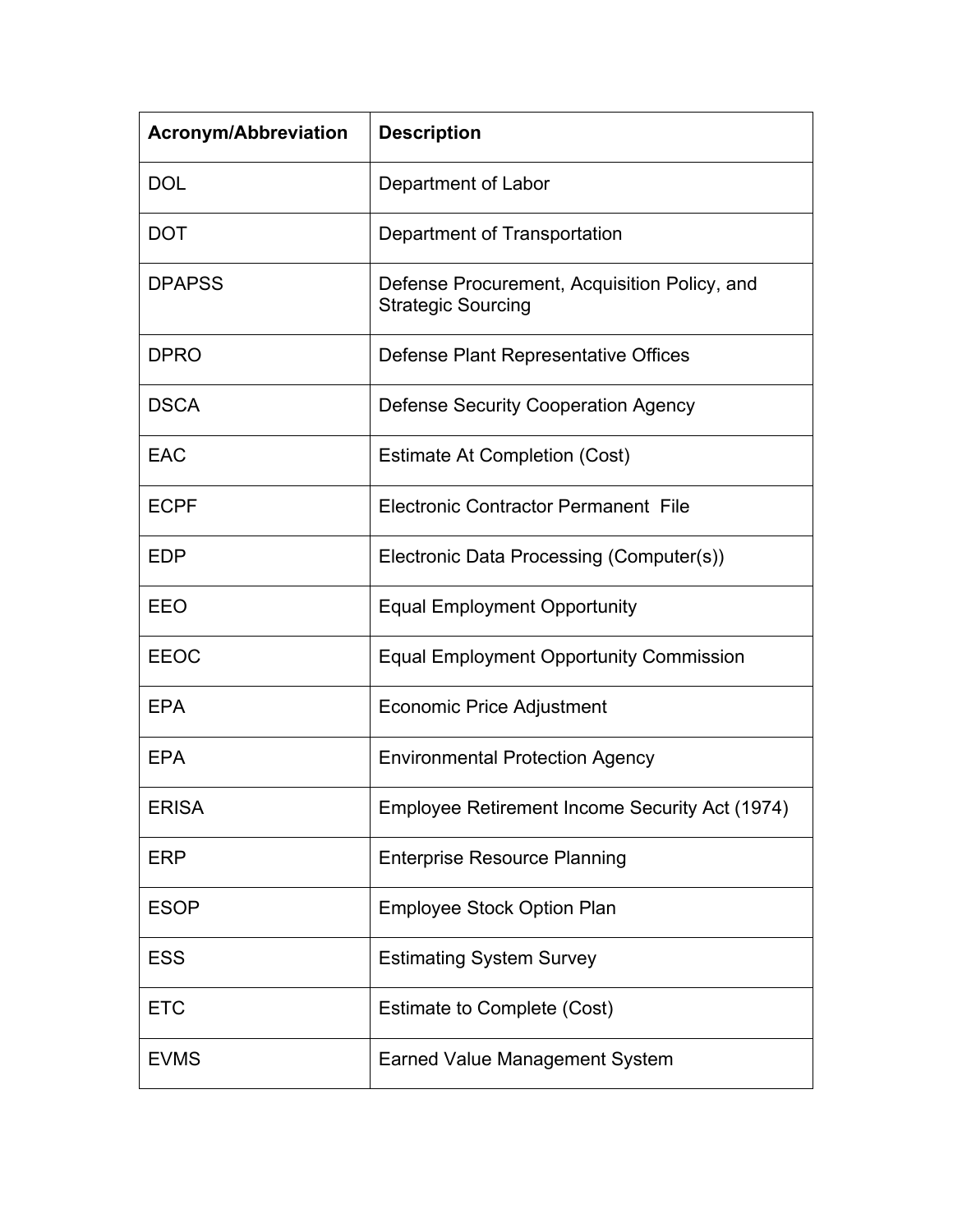| <b>Acronym/Abbreviation</b> | <b>Description</b>                                              |
|-----------------------------|-----------------------------------------------------------------|
| <b>FAC</b>                  | <b>Federal Acquisition Circular</b>                             |
| <b>FAO</b>                  | <b>Field Audit Office</b>                                       |
| <b>FAR</b>                  | <b>Federal Acquisition Regulation</b>                           |
| <b>FASB</b>                 | <b>Financial Accounting Standards Board</b>                     |
| <b>FASC</b>                 | <b>Financial Advisory Services Center</b>                       |
| <b>FAT</b>                  | <b>First Article Testing</b>                                    |
| <b>FCR</b>                  | <b>Federal Contracts Report (BNA)</b>                           |
| <b>FCRC</b>                 | Federal Contract Research Center(s)                             |
| <b>FEMA</b>                 | <b>Federal Emergency Management Agency</b>                      |
| <b>FERC</b>                 | <b>Federal Energy Regulatory Commission</b>                     |
| <b>FFP</b>                  | Firm-Fixed Price (Contract)                                     |
| <b>FFRDC</b>                | Federally Funded R&D Center(s)                                  |
| <b>FICA</b>                 | <b>Federal Insurance Contributions Act (Social</b><br>Security) |
| <b>FLA</b>                  | <b>Financial Liaison Advisor</b>                                |
| <b>FLRA</b>                 | <b>Federal Labor Relations Authority</b>                        |
| <b>FLSA</b>                 | <b>Fair Labor Standards Act</b>                                 |
| <b>FMS</b>                  | <b>Foreign Military Sales</b>                                   |
| <b>FPI</b>                  | <b>Fixed-Price Incentive (Contract)</b>                         |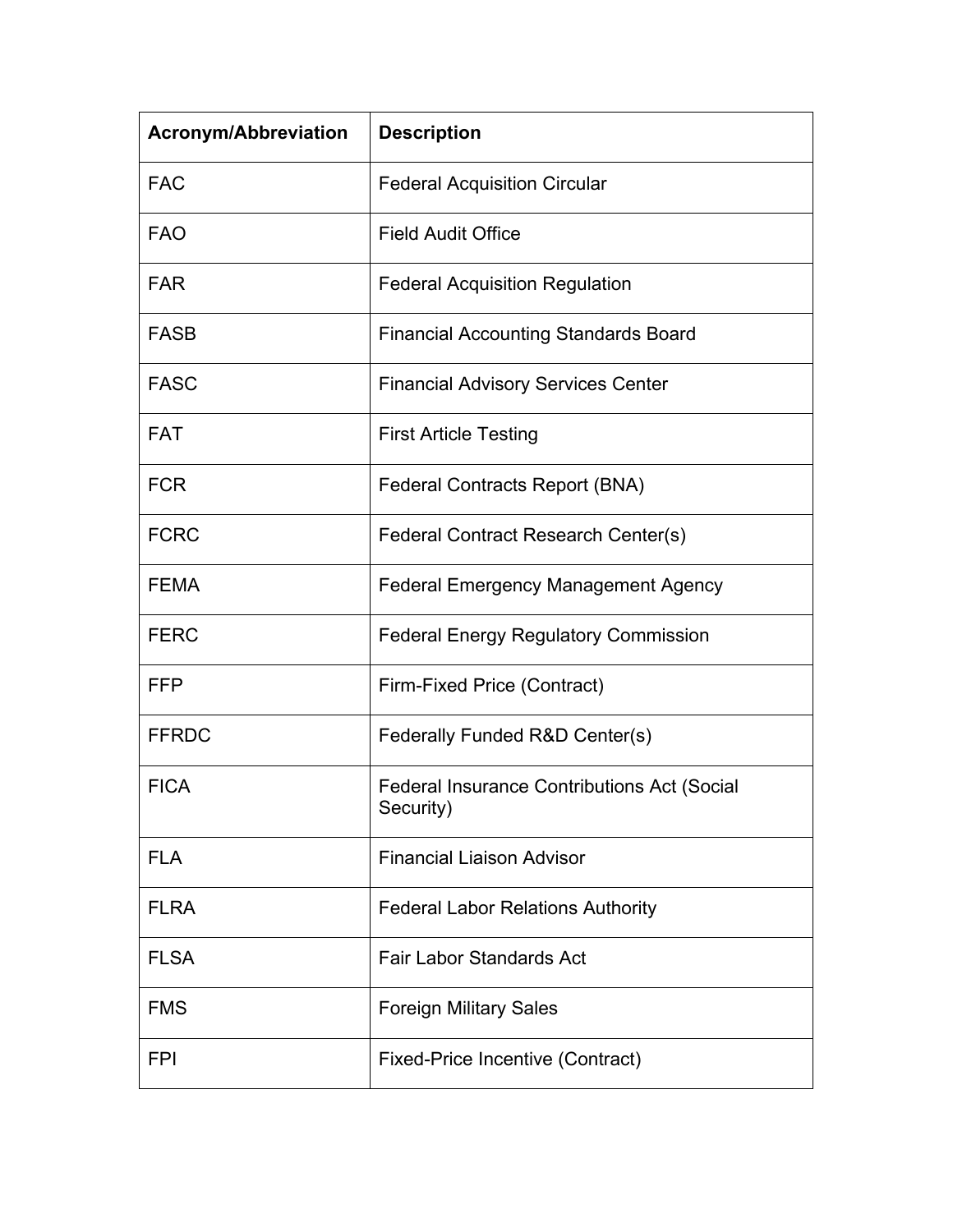| <b>Acronym/Abbreviation</b> | <b>Description</b>                                          |
|-----------------------------|-------------------------------------------------------------|
| <b>FPR</b>                  | Fixed-Price Redeterminable (Contract)                       |
| <b>FPRA</b>                 | Forward Pricing Rate Agreement(s)                           |
| <b>FUTA</b>                 | <b>Federal Unemployment Tax Act</b>                         |
| FY.                         | <b>Fiscal Year</b>                                          |
| G&A                         | General & Administrative (Expense)                          |
| <b>GAAP</b>                 | <b>Generally Accepted Accounting Principles</b>             |
| <b>GAAS</b>                 | <b>Generally Accepted Auditing Standards</b>                |
| <b>GAC</b>                  | Group Audit Coordinator (DCAA)                              |
| <b>GAGAS</b>                | <b>Generally Accepted Govt. Auditing Standards</b><br>(GAO) |
| <b>GAO</b>                  | <b>Government Accountability Office</b>                     |
| <b>GASB</b>                 | Governmental Accounting Standards Board                     |
| <b>GBL</b>                  | Government Bill of Lading                                   |
| <b>GFAE</b>                 | Government-Furnished Aeronautical Equipment                 |
| <b>GFM</b>                  | <b>Government-Furnished Material</b>                        |
| <b>GFP</b>                  | Government-Furnished Property                               |
| GOCO                        | Government-Owned, Contractor-Operated (Plant)               |
| <b>GPO</b>                  | <b>Government Printing Office</b>                           |
| <b>GSA</b>                  | <b>General Services Administration</b>                      |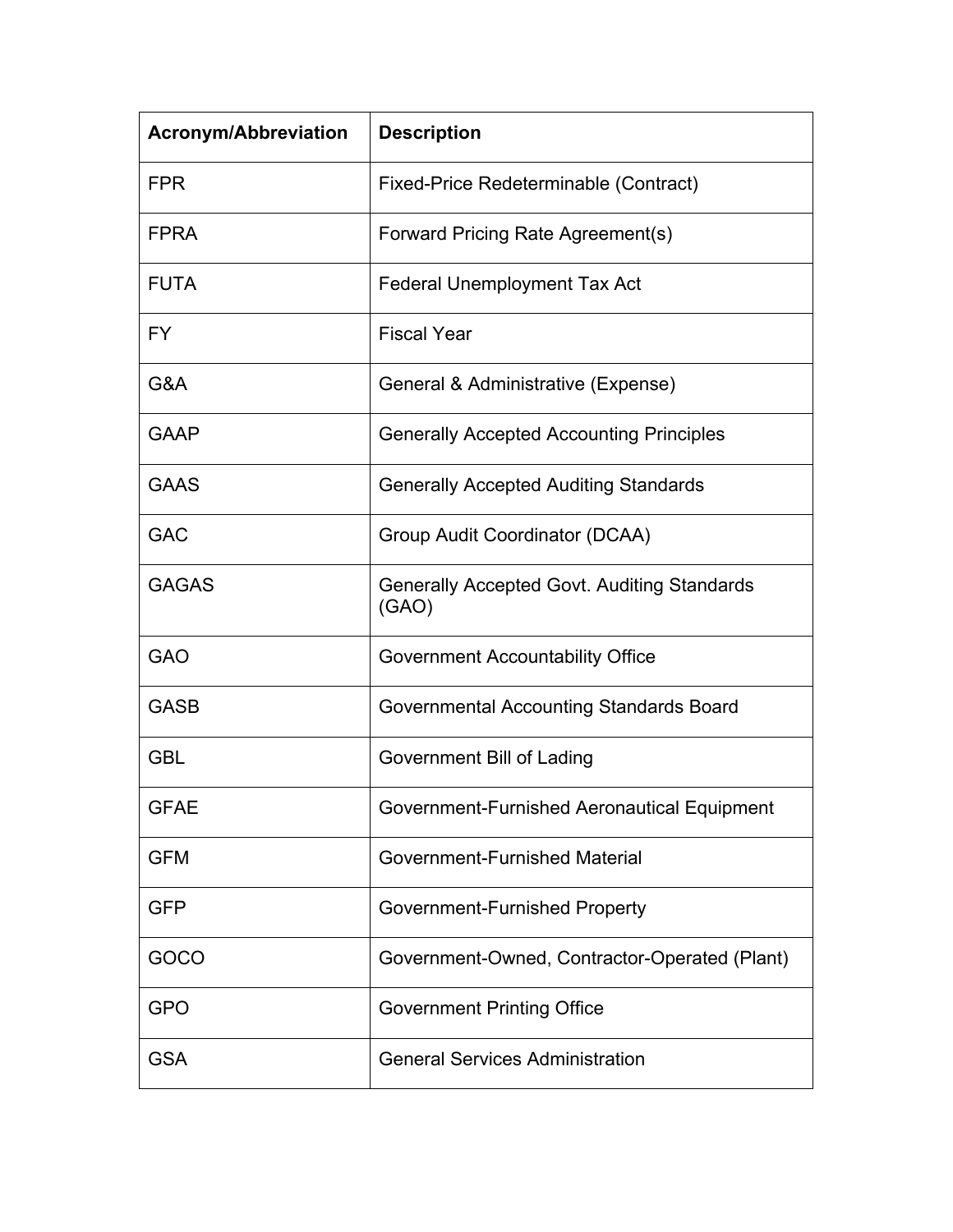| <b>Acronym/Abbreviation</b> | <b>Description</b>                                                  |
|-----------------------------|---------------------------------------------------------------------|
| <b>GSBCA</b>                | <b>General Services Administration Board of Contract</b><br>Appeals |
| <b>HCFA</b>                 | <b>Health Care Financing Administration</b>                         |
| I/PS                        | <b>Insurance/Pension Specialist</b>                                 |
| IG                          | <b>Inspector General</b>                                            |
| <b>IIA</b>                  | Institute of Internal Auditors                                      |
| <b>IPA</b>                  | Independent Public Accountant                                       |
| <b>IPT</b>                  | <b>Integrated Product Team</b>                                      |
| IR&D                        | Independent Research & Development (Cost)                           |
| <b>IRC</b>                  | <b>Internal Revenue Code</b>                                        |
| <b>IRS</b>                  | <b>Internal Revenue Service</b>                                     |
| IS                          | <b>Information Systems</b>                                          |
| IT                          | Information Technology                                              |
| JCL                         | Job Control Language (IT)                                           |
| JTR                         | <b>Joint Travel Regulation</b>                                      |
| <b>MAAR</b>                 | Mandatory Annual Audit Requirement(s)                               |
| <b>MICOM</b>                | U.S. Army Missile Command                                           |
| <b>MMAS</b>                 | <b>Material Management and Accounting System</b>                    |
| <b>MOU</b>                  | Memorandum of Understanding                                         |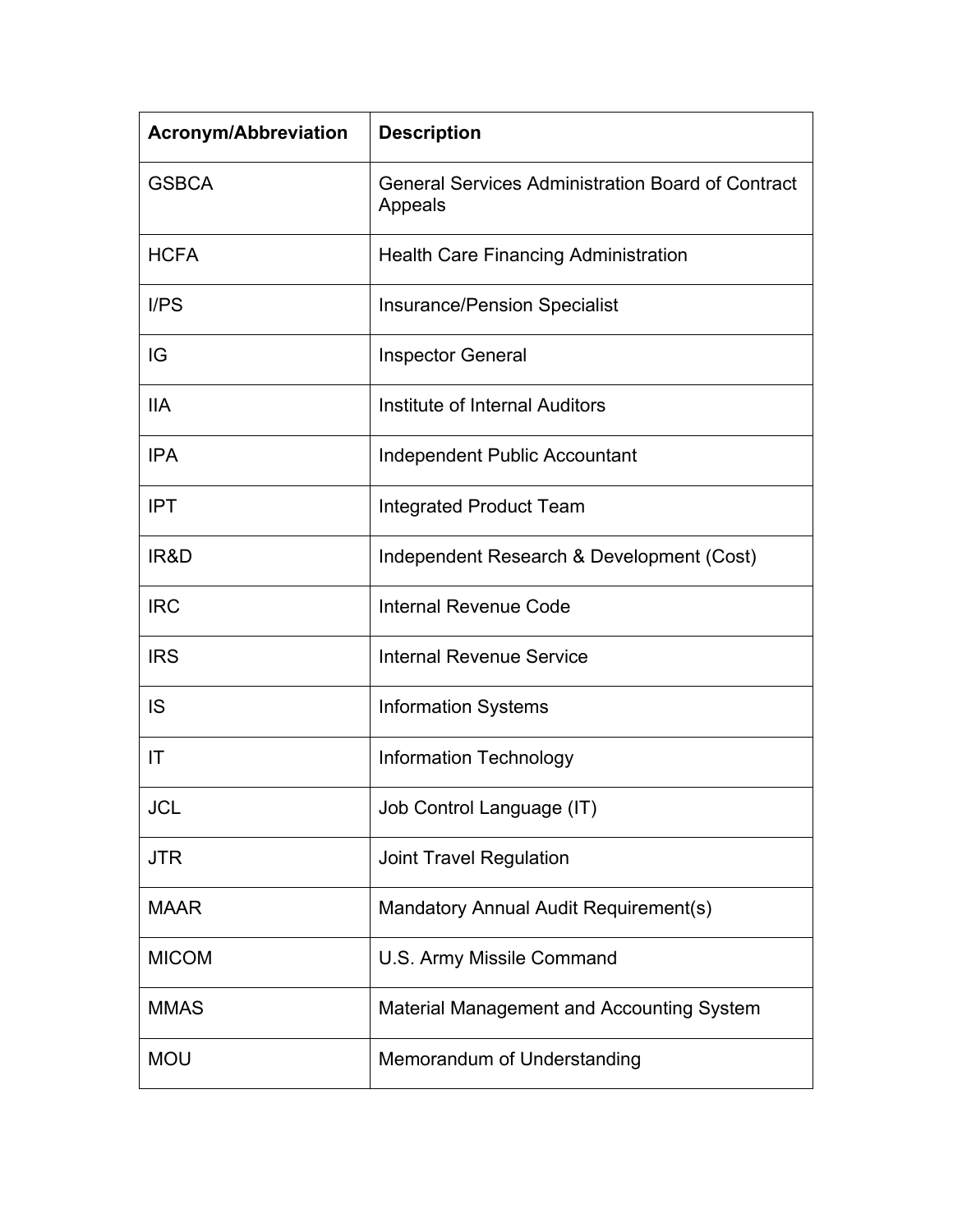| <b>Acronym/Abbreviation</b> | <b>Description</b>                                                  |
|-----------------------------|---------------------------------------------------------------------|
| <b>MRD</b>                  | Memorandum for Regional Directors (DCAA)                            |
| <b>MRP</b>                  | <b>Material Requirements Planning (Inventory Control</b><br>System) |
| <b>MWS</b>                  | Major Weapon System                                                 |
| <b>NASA</b>                 | National Aeronautics and Space Administration                       |
| <b>NGB</b>                  | National Guard Bureau (DoD)                                         |
| <b>NRC</b>                  | <b>Nuclear Regulatory Commission</b>                                |
| <b>OAL</b>                  | Audit Liaison Division (DCAA Hqs)                                   |
| <b>ODC</b>                  | <b>Other Direct Cost</b>                                            |
| <b>OFPP</b>                 | Office of Federal Procurement Policy (OMB)                          |
| <b>OIG</b>                  | Office of the Inspector General                                     |
| <b>OMB</b>                  | <b>Office of Management and Budget</b>                              |
| <b>ONR</b>                  | <b>Office of Naval Research</b>                                     |
| <b>OPSEC</b>                | <b>DoD Operations Security Program</b>                              |
| <b>OT</b>                   | <b>Other Transactions</b>                                           |
| <b>OTS</b>                  | <b>Technical Audit Services (DCAA Hqs)</b>                          |
| <b>OWD</b>                  | Workload and Trends Division (DCAA Hqs)                             |
| <b>PAC</b>                  | Accounting & Cost Principles Division (DCAA Hqs)                    |
| <b>PACO</b>                 | <b>Principal ACO</b>                                                |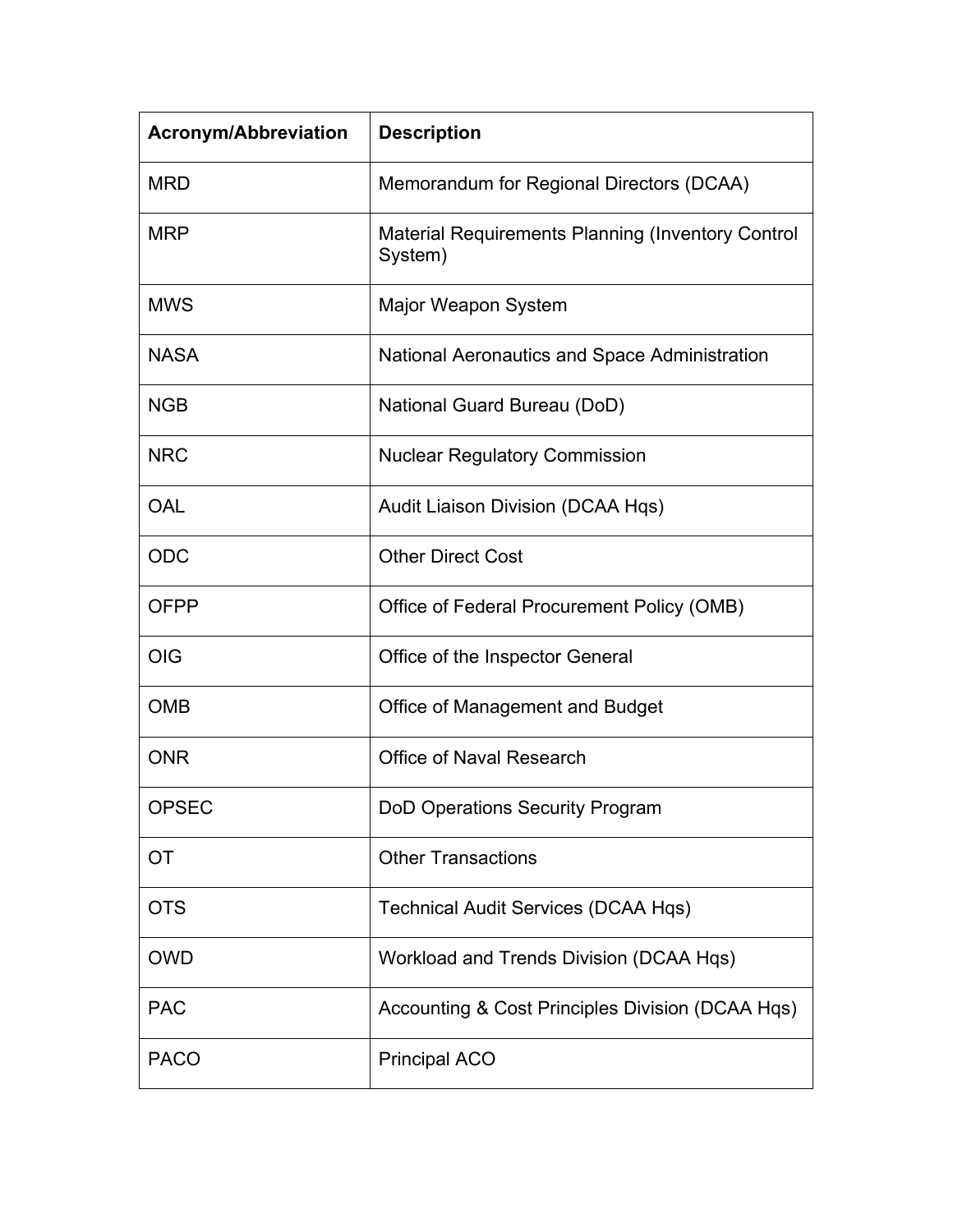| <b>Acronym/Abbreviation</b> | <b>Description</b>                                    |
|-----------------------------|-------------------------------------------------------|
| <b>PAS</b>                  | Auditing Standards Division (DCAA Hqs)                |
| <b>PAT</b>                  | <b>Process Action Team</b>                            |
| <b>PBIS</b>                 | Performance Based Incentive System                    |
| <b>PBP</b>                  | Performance Based Payment                             |
| <b>PCO</b>                  | <b>Procuring Contracting Officer</b>                  |
| <b>PDR</b>                  | <b>Plantwide Data Report</b>                          |
| PII                         | Personally Identifiable Information                   |
| PL                          | <b>Public Law</b>                                     |
| <b>PMM</b>                  | <b>Personnel Management Manual</b>                    |
| <b>PNM</b>                  | <b>Price Negotiation Memorandum</b>                   |
| <b>PPD</b>                  | Programs Division (DCAA Hqs)                          |
| <b>PQA</b>                  | <b>Quality Assurance Division (DCAA Hqs)</b>          |
| <b>PROCAS</b>               | <b>Process Contract Administration Services (DLA)</b> |
| PS&C                        | <b>Production Scheduling &amp; Control</b>            |
| <b>PSAD</b>                 | <b>Planning and Staff Allocation Document</b>         |
| <b>PSP</b>                  | Special Projects (DCAA Hqs)                           |
| <b>PWT</b>                  | Participative Work Team                               |
| R&D                         | Research & Development (Cost)                         |
| <b>RAM</b>                  | Regional Audit Manager                                |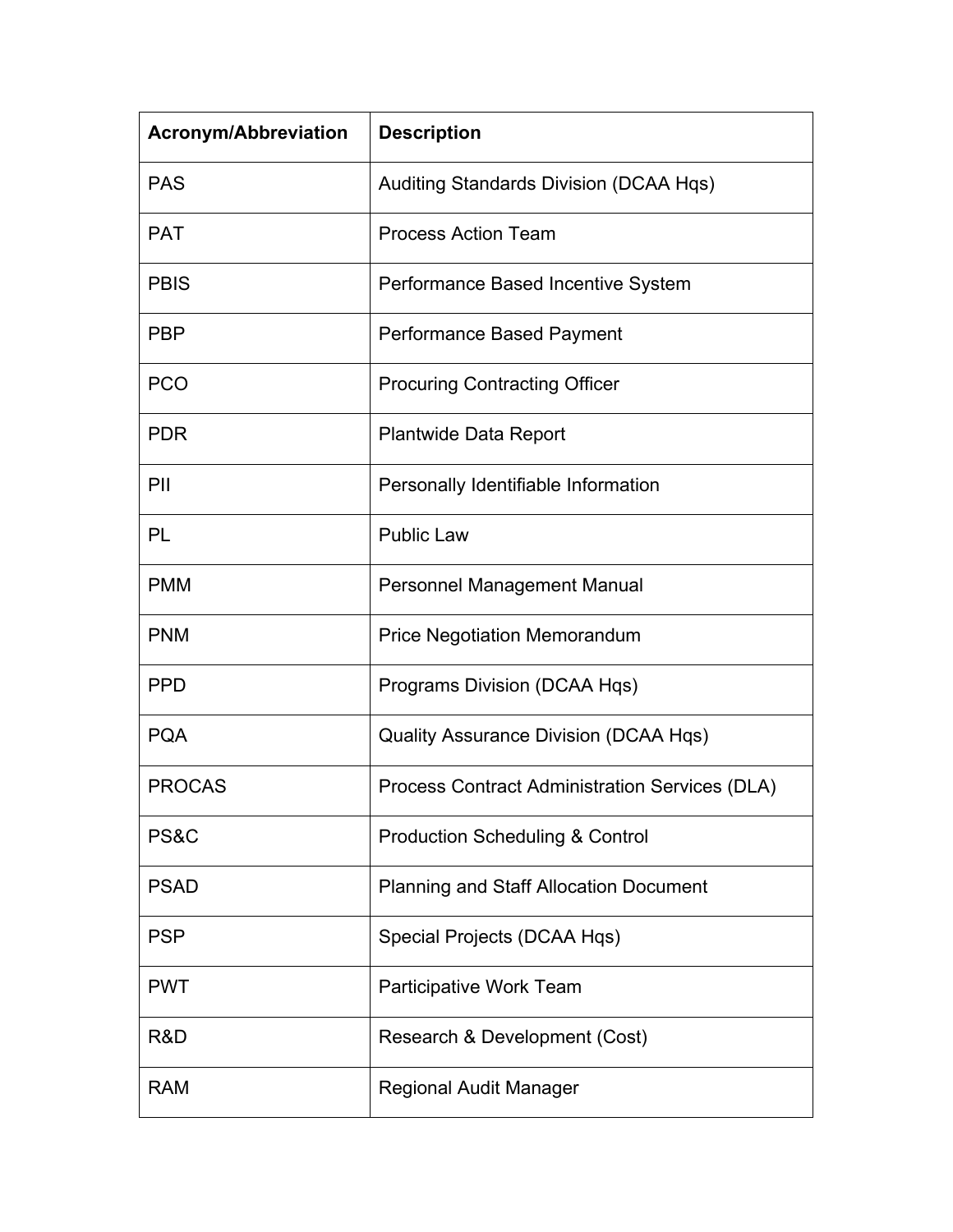| <b>Acronym/Abbreviation</b> | <b>Description</b>                                            |
|-----------------------------|---------------------------------------------------------------|
| <b>RD</b>                   | <b>Regional Director</b>                                      |
| <b>RFP</b>                  | Request(s) for Proposal(s)                                    |
| <b>SAM</b>                  | <b>System for Award Management</b>                            |
| <b>SAS</b>                  | <b>Statement on Auditing Standards (AICPA)</b>                |
| <b>SAS</b>                  | <b>Statistical Application Software</b>                       |
| <b>SEC</b>                  | Securities & Exchange Commission                              |
| <b>SF</b>                   | <b>Standard Form</b>                                          |
| <b>SIC</b>                  | <b>Suspected Irregular Conduct</b>                            |
| <b>SIS</b>                  | Synopsis Information System(s) (DCAA)                         |
| <b>SSAE</b>                 | <b>Statements on Standards for Attestation</b><br>Engagements |
| <b>SSEB</b>                 | <b>Source Selection Evaluation Board</b>                      |
| T&M                         | Time-and-Materials (Contract)                                 |
| <b>TBSR</b>                 | <b>Total Business System Review (ONR)</b>                     |
| <b>TCO</b>                  | <b>Termination Contracting Officer</b>                        |
| <b>TEFRA</b>                | Tax Equity and Fiscal Responsibility Act                      |
| <b>TQM</b>                  | <b>Total Quality Management</b>                               |
| <b>TRASOPs</b>              | <b>Tax Reduction Act Stock Ownership Plans</b>                |
| <b>TSC</b>                  | <b>Technical Services Center</b>                              |